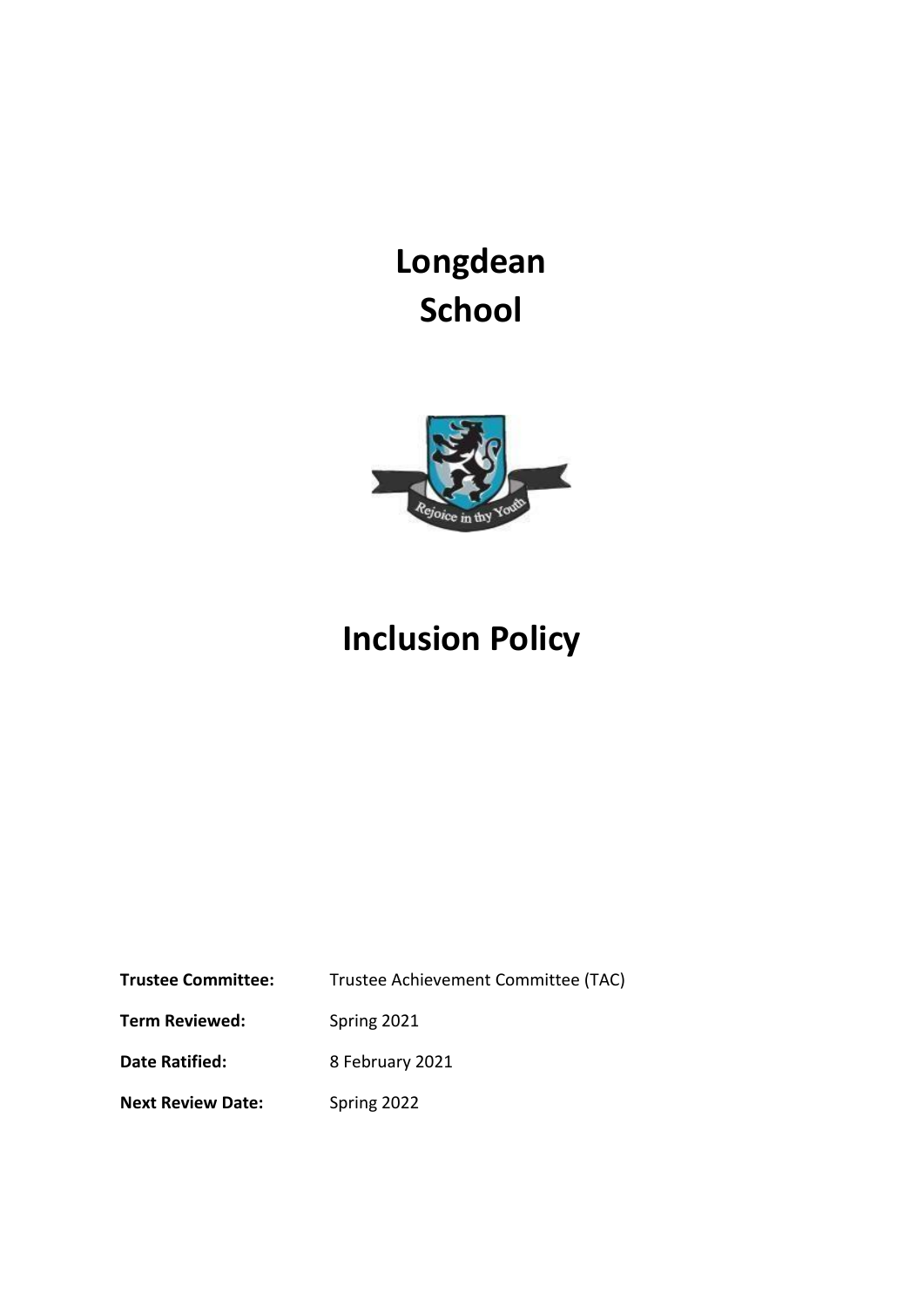#### **Introduction:**

Longdean is an inclusive school which aims for students to be able to say, 'I am proud of who I am and what I have achieved today.' Our approach to equality is based on the following principles:

Our approach is based on our belief that:

1. **All learners are of equal value** irrespective of physical ability/disability, ethnicity, culture, national origin or national status, gender and gender identity, religious or non-religious affiliation, faith background or sexual orientation.

2. **We recognize, respect and value difference and understand that diversity as a strength.** We take account of differences and strive to remove barriers and disadvantages which individuals may face, in relation to disability, ethnicity, gender, religion, belief or faith and sexual orientation. We believe that diversity is a strength, which should be respected and celebrated by all those who learn, teach and visit here.

3. **We foster positive attitudes and relationships.** We actively promote positive attitudes and mutual respect between different groups and communities.

4. **We foster a shared SENDse of cohesion and belonging**. We want all members of our school community to feel a SENDse of belonging within the school and wider community and to feel respected and able to participate fully in school life.

5. **We observe good equalities practice for our staff.** We ensure that policies and procedures benefit all employees and potential employees in all aspects of their work, including in recruitment and promotion, and in continuing professional development 6. **We have the highest expectations of all our children.** We anticipate that all our pupils can make good progress and achieve their highest potential

7. **We work to raise standards for all pupils, but especially for the most vulnerable**. We believe that improving the quality of education for the most vulnerable groups of pupils raises standards across the whole school. We provide access to the curriculum for all by providing support that is tailored to the needs of our young people and by promoting extracurricular activities.

# **Purpose:**

The Equality Act 2010 was introduced to ensure protection from discrimination, harassment and victimisation on the grounds of specific characteristics (referred to as protected characteristics). This means that schools cannot discriminate against pupils or treat them less favourably because of their sex (gender), race, disability, religion or belief, gender reassignment, sexual orientation or pregnancy or maternity.

The Act requires all public organisations, including schools to comply with the Public Sector Equality Duty and two specific duties.

The **Public Sector Equality Duty** or "general duty" requires all public organisations, including schools to:

- 1. Eliminate unlawful discrimination, harassment and victimisation
- 2. Advance equality of opportunity between different groups
- 3. Foster good relations between different groups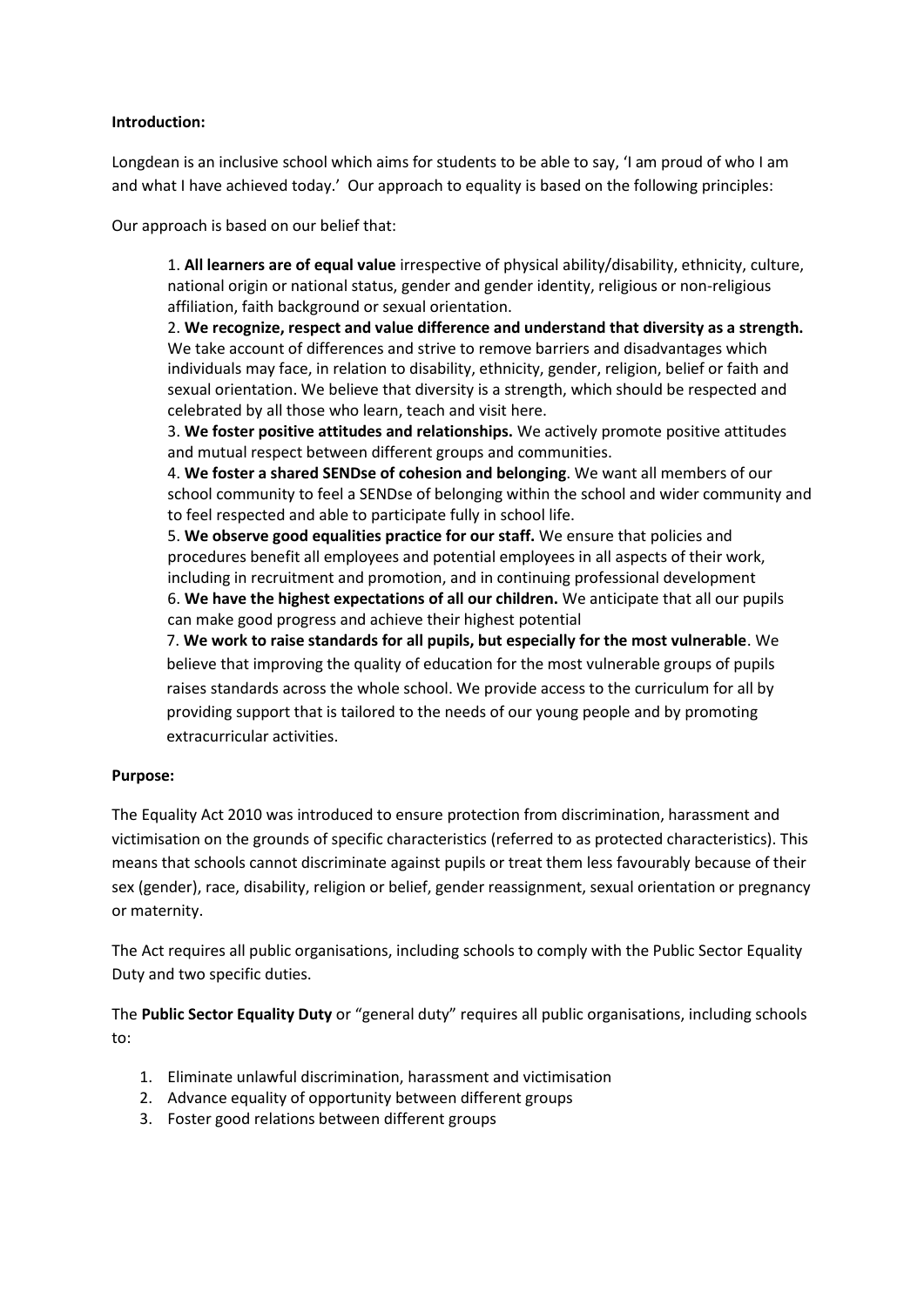**Specific Duties** requires all public organisations, including schools to:

- 1. Publish relevant, proportionate information demonstrating their compliance with the Equality Duty
- 2. Set themselves specific, measurable equality objectives.

In line with these duties, at Longdean we strive to ensure:

- That all stakeholders have a common understanding of inclusion
- That all education settings and activities formal or informal are fully accessible to all young people
- That early identification, assessment, support and ongoing reviews of the needs of all young people are part of our day-to-day practise
- That partnership with parents, carers and other stakeholders are promoted
- The effective use of resources towards prevention and early intervention
- That the core principles of inclusiveness is referred to in our behaviour, admissions, SEND and recruitment policies
- That members of our school community are protected from discrimination on the grounds of specific characteristics: this means that the school cannot discriminate against young people on the grounds of sex (gender), race, disability, religion or belief, gender reassignment, sexual orientation, pregnancy or maternity

#### **Definition:**

Inclusion is concerned with the learning, participation and equal opportunities of all young people, all of whom have a right to access the curriculum. It applies to all of the following:

- Girls or boys where there are gender issues
- Minority ethnic and faith groups, travelers, asylum seekers and refugees
- Students who need support to learn English as an additional language (EAL)
- Students with special educational needs including those considered to have social, emotional or mental health difficulties
- Students with physical disabilities
- Students who may be gifted and talented
- Students in need, including those in public care
- Students whose families may be seriously disadvantaged by poverty
- Students who are at risk of disaffection and exclusion from school
- Other students such as sick children, young carers, children from families under stress, pregnant school girls and teenage mothers

#### **School Context**

The Inclusion Department comprises: Special Educational Needs, Speech and Language Base, English as an Additional Language (EAL), Learning Support Centre and Able Gifted and Talented provision. We recognise that Inclusion and inclusive education is the joint responsibility of all stakeholders. Inclusion is a process, not an end-point. It is informed by a constant cycle of reflection, adjustments and developments that stem from this.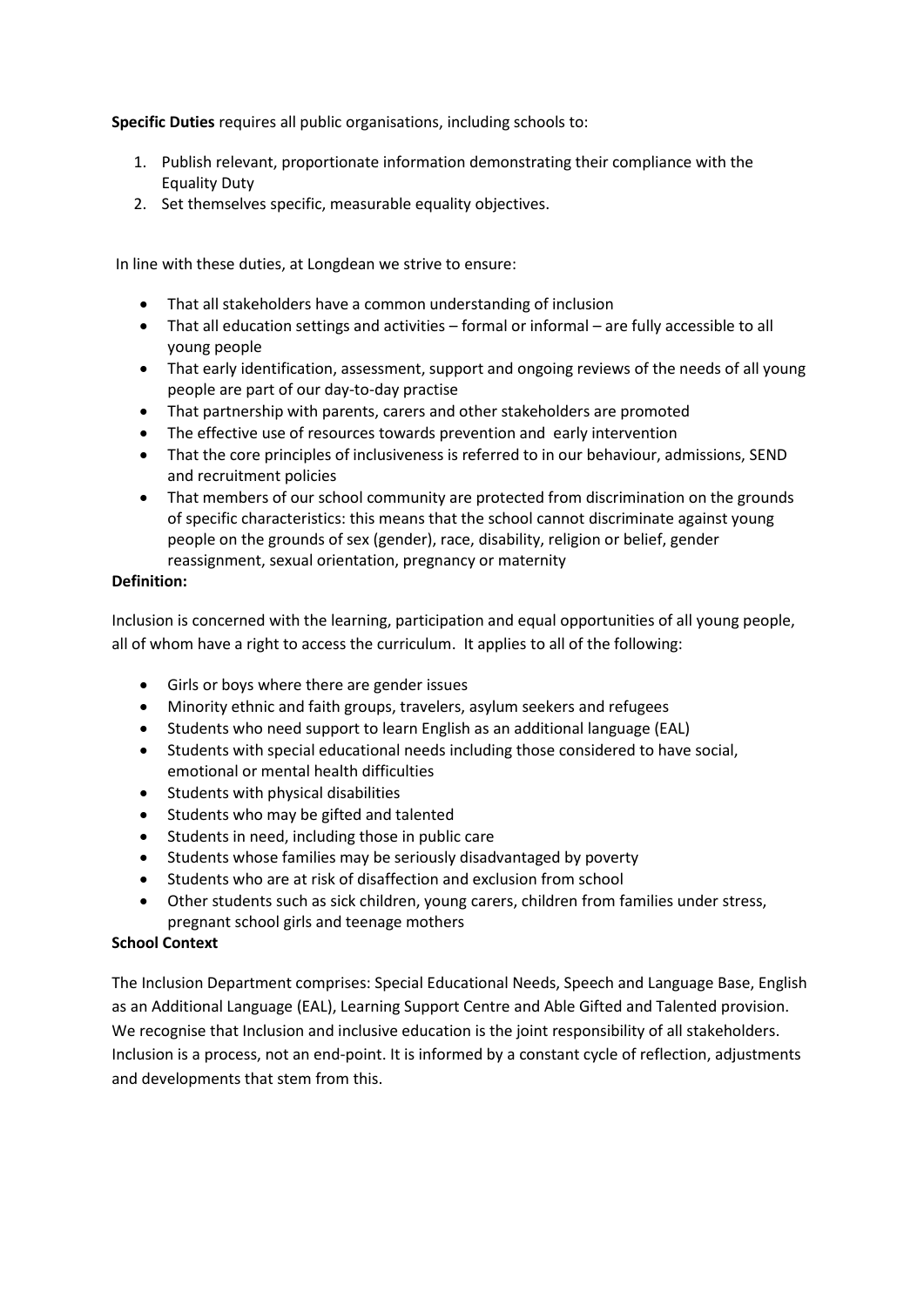# **Roles and Responsibilities**

#### Assistant Headteacher- SENDCo

The Assistant Headteacher- SENDCo role encompasses the traditional role of SENDCo linking the progress of learning across the curriculum within all subject areas. The role is responsible for leading, managing and monitoring the day to day provision of the Inclusion Department, and planning and leading for improvement school wide.

#### Assistant Director of Inclusion/Speech and Language (SL) Base Manager

The SL Base Manager is the designated person responsible for coordinating provision for Base students. The SL Base provides for children with speech, language and communication needs (SLCN). Students remain members of their mainstream form groups and are taught curriculum subjects in a mainstream environment. In addition Base students have access to specialist teaching, either individually or in small groups, to foster expressive and receptive language skills, social communication skills and ease of transition between key stages such as moving on to GCSE work in year 10 or to Sixth Form or college in year 11. Base students have access to speech and language therapy as their needs require. All the students have an Education, Health and Care Plan. Places in the SL Base are allocated by a Speech and Language Provision Panel, organised by the LEA. It is the responsibility of the SL Base Manager to ensure good connections between the school and the parents of Base students, as well as between Base students and the wider school community. The aim is to ensure that Base students have the support they need to access the mainstream curriculum and to support them in acquiring functional skills which enable them to develop independence.

#### Inclusion Co-ordinator (INCo)

The INCo manages the day to day administration of the department and liaises with teachers, families and outside agencies to ensure all statutory requirements and meetings (EG: EHCP meetings) are met and attended. The INCo also ensures all exam access arrangements are organised and correctly administered.

#### Specific Learning Difficulties (SpLD) Teacher

The role of the SpLD Teacher includes working with small groups of students who require additional support with Literacy and Numeracy. The SpLD Teacher is fundamental to advising colleagues regarding strategies and differentiation according to need. The SpLD teacher identifies the needs of students who require additional and specialist support with their learning.

# English as an Additional Language (EAL) Lead Professional

The school's EAL provision is led by a Teaching Assistant (TA) who is responsible for leading nonmainstream support for target EAL students. The TA works in partnership with mainstream staff and provides language support for EAL students that is specific to the needs of the secondary curriculum at Key Stage 3 and 4, especially in English, Science, Mathematics, ICT and options. The TA is also responsible for developing short- term induction programmes to suit individual EAL student's needs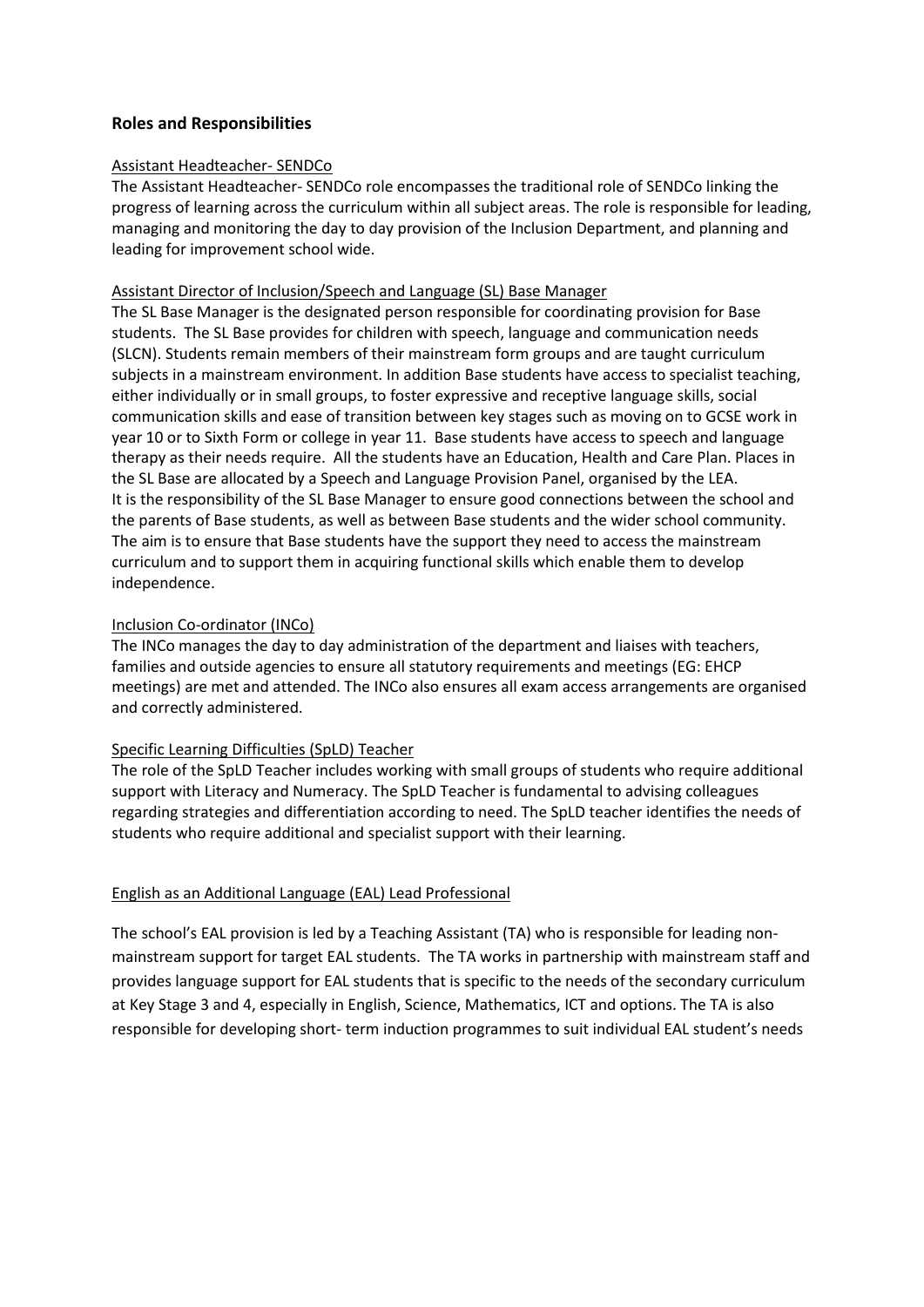#### **Special Educational Needs**

**Definitions of special educational needs (SEND) taken from section 20 of the Children and Families Act 2014.**

*A child or young person has SEND if they have a learning difficulty or disability which calls for special educational provision to be made for them. A child of compulsory school age or a young person has a learning difficulty or disability if they:*

*a) Have a significantly greater difficulty in learning than the majority of others of the same age; or*

*b) Have a disability which prevents or hinders them from making use of educational facilities of a kind generally provided for others of the same age in mainstream schools or mainstream post-16 institutions.*

*A child under compulsory school age has special educational needs if they fall within the definition at (a) or (b) above or would do so if special educational provision was not made for them.*

*Children must not be regarded as having a learning difficulty solely because the language or form of language of their home is different from the language in which they will be taught.*

The way in which provision and support is made has changed for children and young people with special educational needs and/or disabilities in England. New legislation (The Children and Families Act 2014) enacted on the 13th March 2014 came into force on the 1st September 2014. A new SEND Code of Practice accompanies this legislation.

More details about the reforms and the SEND Code of Practice can be found on the Department for Education's website:

[www.education.gov.uk/schools/pupilsupport/SEND](http://www.education.gov.uk/schools/pupilsupport/sen)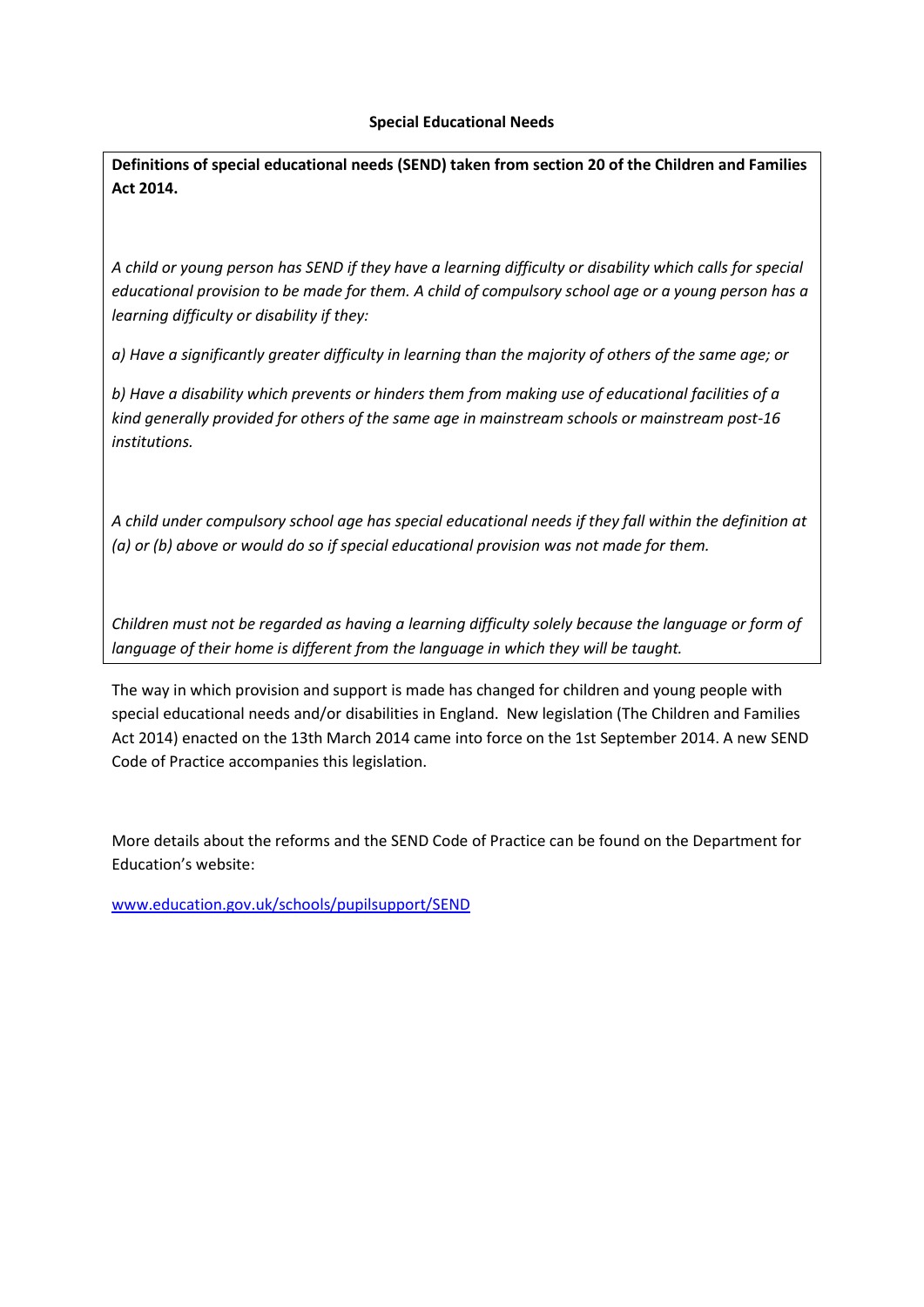The SEND Local Offer is a resource which is designed to support children and young people with special educational needs and/or disabilities and their families. It describes the services and provision that are available both to those families in Hertfordshire that have an Education, Health and Care Plan and those who do not have a plan, but still experience some form of special educational need. The SENDD Local Offer includes information about public services across education, health and social care, as well as those provided by the private, voluntary and community sectors.

# **1. Ethos and Value Statement**

At Longdean School we strive to inspire students to "rejoice in [their] youth" by providing a holistic and relevant education where success for all our learners can be achieved. We aim for the school to be a beacon of excellence in our community, where everyone feels safe, valued, included and proud. We endeavour to nurture every learner's natural curiosity - providing them with life enriching opportunities to develop socially, academically and morally.

We value honesty, teamwork and leadership. Enjoyment, excitement and challenge are key features of life at Longdean. Learners are encouraged to develop confidence, resilience, respect for others and a life-long love of learning, making them valued members of the community and contributors to both national and international stages.

# **2. Aims and Objectives – Every teacher is a teacher of SEND**

We aim to:

- Provide every child with access to a broad and balanced education that recognises and adheres to the Special Educational needs Code of Practice
- Promote independence, equality and consideration for others.
- Ensure that we celebrate the wide range of our students' achievement.
- Support all students to excel by offering multiple pathways for progression.
- Equip students with the skills and attributes necessary for adult life.

# Objectives:

- **Staff members seek to identify the needs of pupils with SEND as early as possible.** This is most effectively done by gathering information from parents, education, health, care services and previous schools prior to the child's entry into the school. Where needs have not been previously identified staff have an obligation to report observations to the SENDCo
- **Monitor the progress of all pupils in order to aid the identification of pupils with SEND.** Continuous monitoring of those pupils with SEND by their teachers will help to ensure that they are able to reach their full potential
- **Make appropriate provision to overcome all barriers to learning and ensure pupils with SEND have access to the curriculum.** This will be coordinated by the SENDCo and will be carefully monitored and regularly reviewed in order to ensure that individual targets are being met and all pupils' needs are catered for
- **Work with parents to gain a better understanding of their child, and involve them in all stages of their child's education.** This includes supporting them in terms of understanding SEND procedures and practices and providing regular feedback on their child's progress.
- **Work with and in support of outside agencies when the pupils' needs cannot be met by the school alone.** Longdean School receives further support from Hertfordshire Children's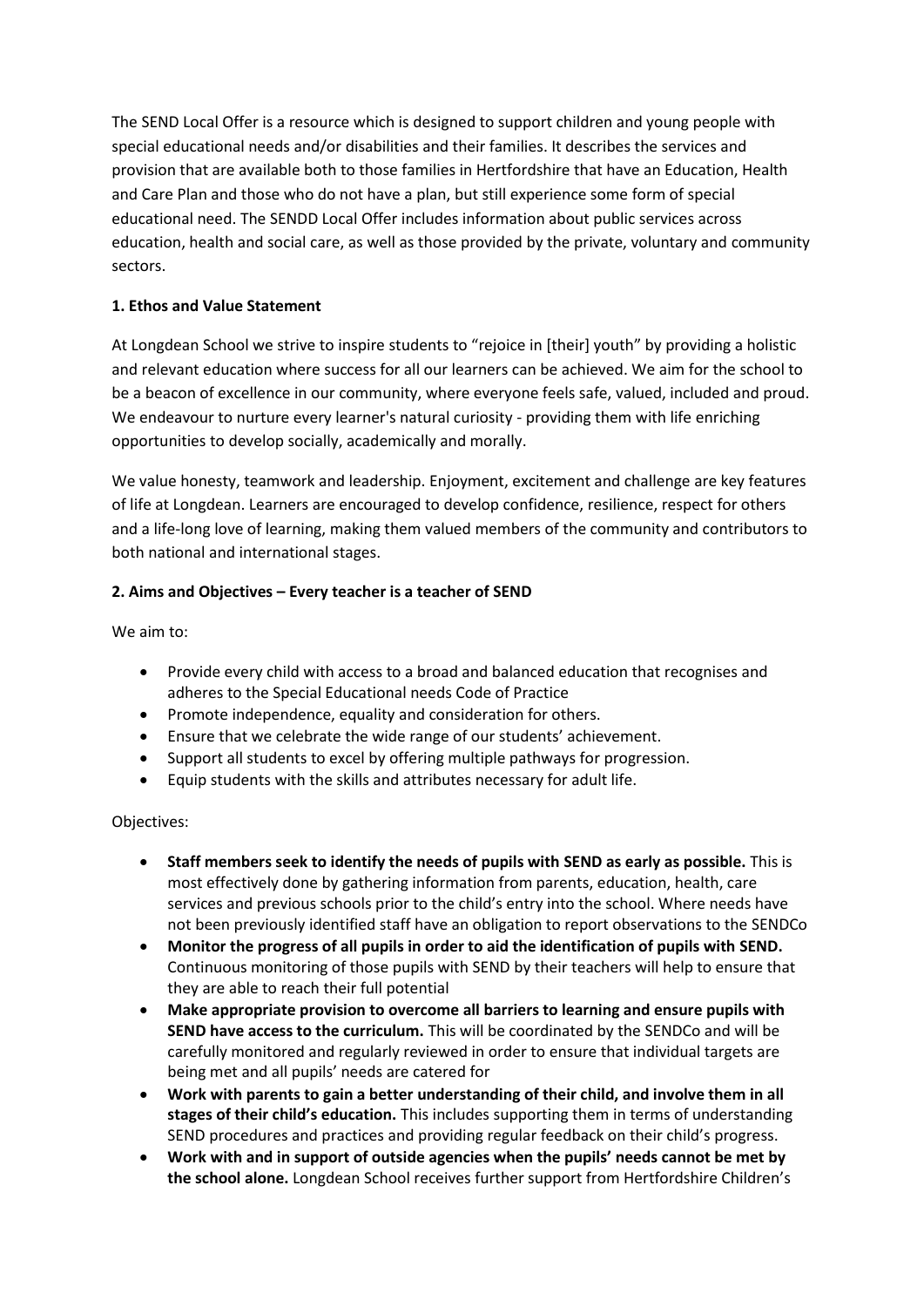Services, Education Psychology Service, Speech and Language Therapy Service, Child and Adolescent Mental Health Services (CAMHS), PALMS (Positive behaviour, Autism, Learning disability and Mental health Service) among others.

• **Create a school environment where pupils can contribute to their own learning** by offering all students the opportunity to voice their own opinions. This is achieved by encouraging positive relationships with adults in school and carefully monitoring the progress of all pupils at regular intervals. Pupil participation is promoted across the school within the security of each vertical form group, helping to build a sense of belonging, respect and value. A sense of comradeship and team spirit is also encouraged through wider opportunities for participation in school life.

# **3. Responsibility for the coordination of SEND provision**

The person responsible for overseeing the provision for children with SEND is Mr. G. Cunningham (Headteacher) and Assistant Headteacher for Inclusion is Miss. B. Segalini. The SEND link Trustee is TBC.

The coordinators of the day-to-day provision of education for pupils with SEND are Miss. B. Segalini (Assistant Headteacher/Director of Inclusion and SENDCo), Mrs. K. Purser (Assistant Director of Learning and Speech and Language Base lead), Mrs. C. Tomlinson (SpLD Teacher) and Mrs. L. Reynolds (Inclusion Co-Ordinator).

# **4. Arrangements for coordinating SEND provision**

The Director of Inclusion will hold details of all SEND Support records such as the SEND Support Register, provision maps, strategy sheets and structured conversation minutes for individual pupils.

All staff can access the following documents on SIMS, Longdean School Website or the staff shared network:

- Longdean SEND Policy
- A copy of the full SEND Student Register
- Guidance on identification of SEND in the Code of Practice
- Information about individual pupils' Special Educational Needs including pupil Pen Profiles and strategy sheets where applicable
- Practical advice, teaching resources, and information about types of special educational needs and disabilities
- Information available through The Hertfordshire SENDD Local Offer.

By accessing the above every staff member will have complete and up-to-date information about all pupils with special needs and their requirements, enabling them to provide for the individual needs of all pupils. This policy is made accessible to all staff and parents in order to aid the effective coordination of the school's SEND provision.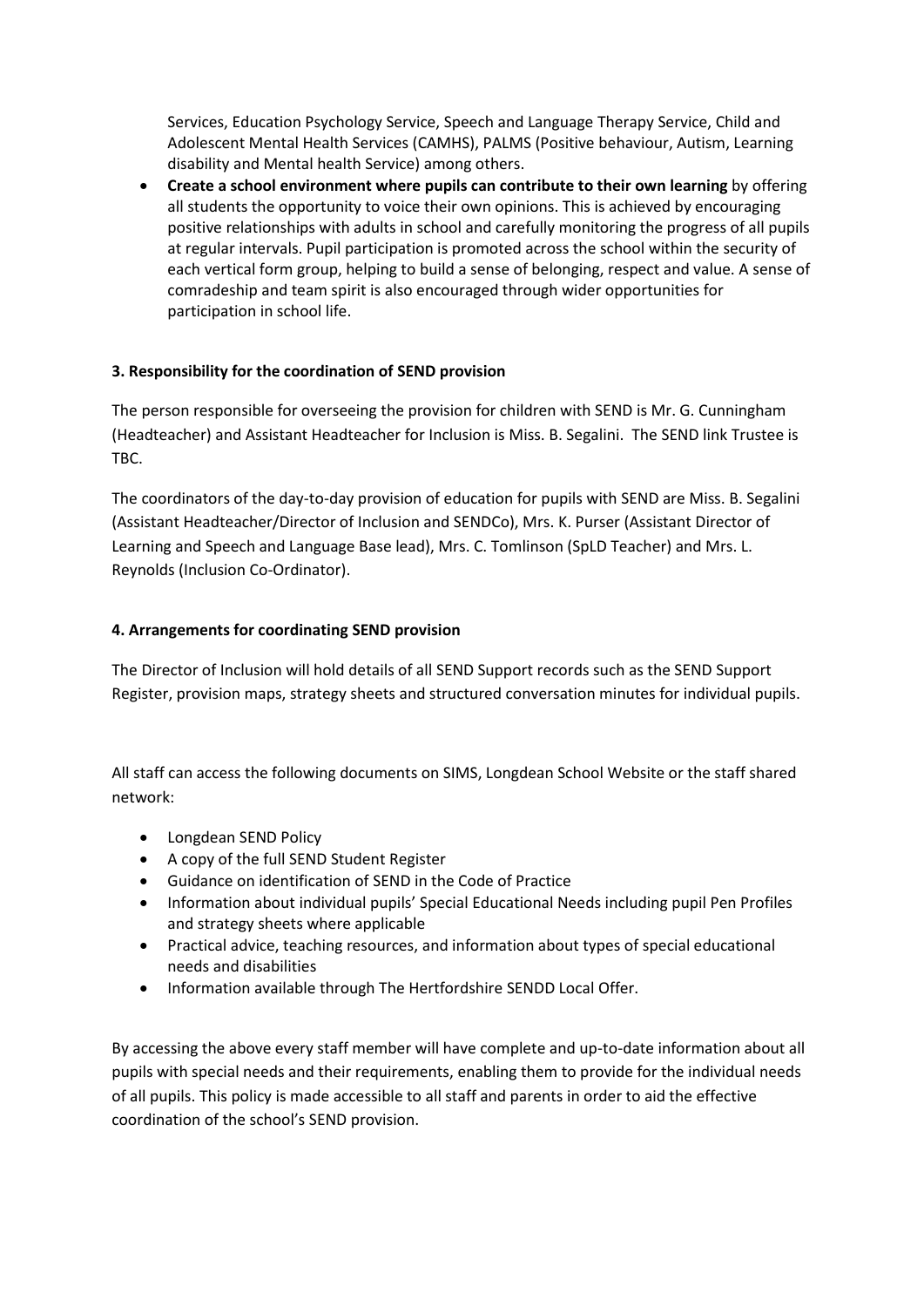#### **5. Admission Arrangements**

Please refer to the information contained in our school prospectus.

The admission arrangements for all pupils are in accordance with national legislation, including the Equality Act 2010. This includes children with any level of SEND - those with Education, Health and Care Plans and those without. Where appropriate upon transition, children with identified needs will be supported through liaison meetings with parents, key staff from both settings and support agencies. An individual plan of action to aid transition will be offered where necessary.

# **6. Specialist SEND Provision**

Longdean is an inclusive school. In our school we support children with a wide range of needs. We are committed to whole school inclusion and will seek support and training from SENDD services where appropriate. There is a Speech and Language Base for students with Speech, Language and Communication Needs (see separate policy)

#### **7. Facilities for pupils with SEND**

We have the following adaptations and special facilities:

- Ramps
- Lifts
- Toilets for disabled users

Our new building was opened in January 2017 and has state-of-the-art facilities; however, we will continuously monitor and improve these facilities as needs and resources become available, in line with the requirement to make reasonable adaptations to meet the needs of students with disabilities, and facilitate access for adults with disabilities

# **8. Allocation of resources for pupils with SEND**

The Trust Board of the school sets the overall budget available to meet special educational needs, taking account of:

- Statutory requirements
- Other budgetary pressures in the school
- Resources identified (but not earmarked) for SEND within the individual school's budget
- Availability of additional grants to the school
- Priorities identified in the School Development Plan

The SENDCO works with the Senior management team of the school to:

- Identify the pattern of need across the school
- Establish the most cost effective means of meeting these needs
- Allocate support to groups of students and individual students, including those with statements of special educational needs or an EHC Plan
- Ensure that support is allocated to students on a fair and equitable basis
- Monitor the progress made by students with SEND
- Evaluate the effectiveness of provision for SEND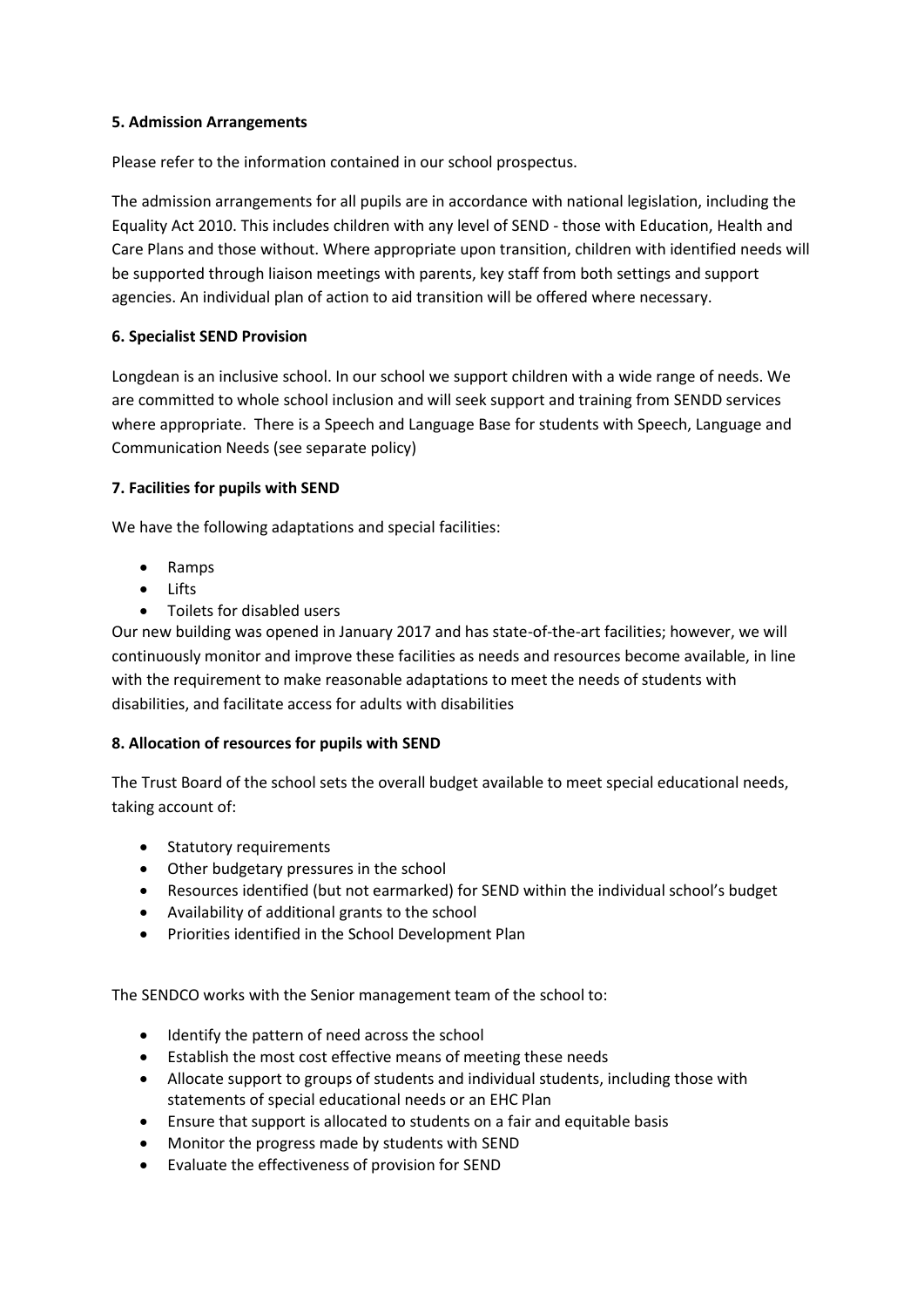• Ensure that support staff, including teaching assistants, work within the framework of school policy and practice

## **9. Identification of pupils' needs**

The aim of formally identifying a pupil with SEND is to help school ensure that effective provision is put in place to help remove barriers to learning.

Quality First Teaching is the baseline of learning for all pupils. SEND support at Longdean arises from a four-part cycle (Assess, Plan, Do and Review) known as the Graduated Response, through which earlier decisions and actions are revisited, refined and revised, leading to a growing understanding of the pupil's needs and required support to ensure the pupil makes good progress and secures good outcomes.

Where pupils arrive at Longdean already included on the SEND Support Register, parents will be contacted by the SENDCo within the first term, to discuss the student's needs.

A pupil is monitored if concern is raised by a parent or teacher but this does not automatically place the pupil on the school's SEND Support Register. Concerns are discussed with parents and details are recorded by the school as an aid to further progression and for future reference.

The Graduated Response starts at a whole-school level where teachers are continually assessing, planning, implementing and reviewing their approach to teaching all children. However, where a potential special educational need has been identified, this cyclical process becomes increasingly personalised. Any pupil who is falling significantly outside of the range of expected academic achievement in line with predicted performance indicators and grade boundaries, will be closely monitored.

Parents will be informed of the circumstances under which their child is being monitored. Parents are encouraged to share information and queries with the school.

Once a pupil has been identified as possibly having a Special Educational Need, s/he will be added to the school's Inclusion Register and support arises from the four part cycle:

1) *Assess* – steps are taken to identify the specific difficulties that the student is experiencing. These will draw on subject assessments, teacher observations, details of previous progress and attainment, comparisons with peers and national data, as well as the views and experience of parents. The opinion and feelings of the individual and advice from external support services will also be considered. Any parental concerns will be recorded and compared with the school's information and assessment data on how the pupil is progressing. This analysis will require regular review to ensure that support and intervention is matched to need; barriers to learning are clearly identified and being challenged and that the interventions being used are developing and evolving as required. Where external support is already involved, their work will help inform the assessment of need. Where they are not involved, they may be contacted, if this is felt to be appropriate, following discussion and agreement from parents. At this stage, it is determined whether a pupil's needs are sufficiently significant to warrant support that is additional and different from mainstream support. If this is the case, the student is added to the school's SEND Support Register.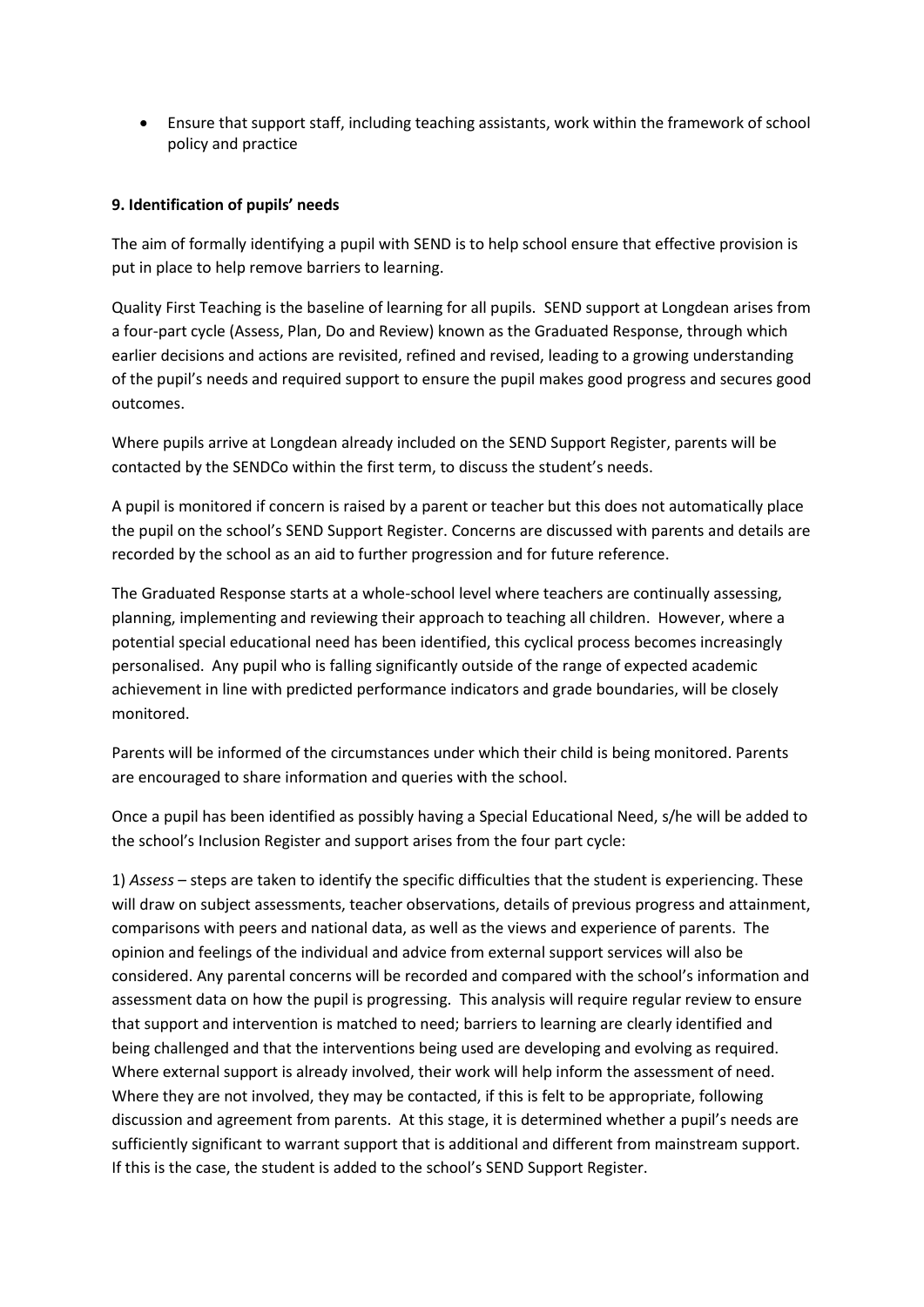**The Student** will continue to be closely monitored by staff in order to gauge their level of learning and possible difficulties in mainstream classes.

**Subject teachers** will take steps to provide further differentiated learning opportunities that will aid the pupil's academic progression and enable the teacher to better understand the provision and teaching style that needs to be applied.

**The SENDCo** will be consulted as needed for support and advice and may wish to observe the pupil in class.

#### **10. SEND Support**

Where it is determined that a pupil *does* have SEND, parents will be formally advised before inclusion of the individual on the School's SEND Support Register. A Key Worker will be allocated to the pupil and the following phases of the four-part cycle will then continue.

2) *Plan* – a programme of support to address the student's specific needs will be designed or identified. This will involve consultation between the SENDCo and other relevant staff to agree the adjustments, interventions and support that are required; the impact on progress, development and or behaviour that is expected and a clear date for review. Parental involvement may be sought, where appropriate, to reinforce or contribute to progress at home.

All those working with the pupil, including support staff, will be informed of the student's individual needs, the support that is being provided, any particular teaching strategies/approaches that are being employed and the outcomes that are being sought.

3) *Do* – the student will receive teaching through an intervention programme for a specified period. Subject teachers remain responsible for working with the pupil on a daily basis. They will retain responsibility even where the interventions may involve group or one-to-one teaching away from the mainstream classes. They will work closely with teaching assistants and relevant specialist staff to plan and assess the impact of support and interventions and links with classroom teaching. Support with further assessment of the pupil's strengths and weaknesses, problem solving and advising of the implementation of effective support will be provided by the SENDCo.

4) *Review* – at the end of the intervention, the progress that the student has made will be evaluated. In addition, termly progress checks will be used to review improvement. The review process will evaluate the impact and quality of the support and interventions. The SENDCo will revise the support in light of pupil progress and development. Any necessary amendments going forward, in consultation with parents and subject teachers, will be made. Pupil progress meetings and parent evenings are used to monitor and assess the progress being made by all students. The frequency of these meetings is dependent on individual progress.

The Graduated Response is an ongoing cycle to enable support to be refined and revised, as our understanding of an individual grows. Our school's SEND Support Register is adaptable and pupils are added and removed according to the progress made through having their specific needs met. When a pupil is deemed to have made sufficient progress and been removed from the SEND Support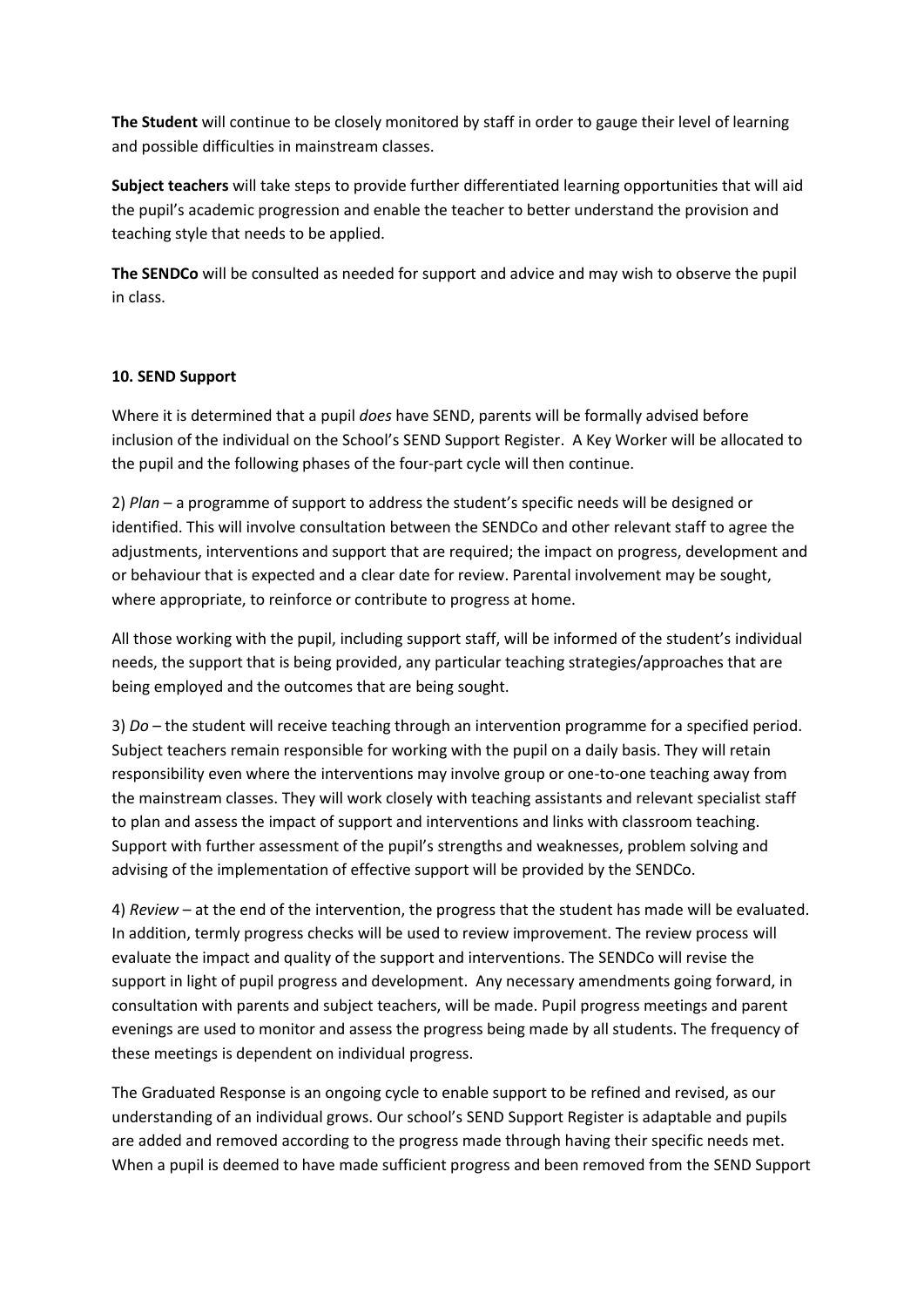Register, they will usually be added to the school's Inclusion Register, as continued monitoring for at least a term will be necessary.

A few students will have lifelong or significant difficulties and undergo a Statutory Assessment.

# **11. Referral for an Education, Health and Care (EHC) Plan**

This is a process which can be requested by a parent or by the school. This occurs where the complexity of need or a lack of clarity around the needs of the pupil are such that a multi-agency approach to assessing that need, and for planning provision and identifying resources, is required.

The decision to make a referral for an Education, Health and Care Plan will be taken at a progress review involving parents, the SENDCo and other relevant professionals. The application for an Education, Health and Care Plans will combine information from a variety of sources including:

- Parents
- Teachers
- SENDCo
- Educational Psychologist
- Speech and Language Therapist
- Social Care
- Health professionals

Information will be gathered relating to the current provision and a summary of any action points taken; the preliminary outcomes of the targets set form the basis of the profile. A decision will be made by a group of people from education, health and social care about whether the pupil is eligible for an EHC Plan. Parents have the right to appeal against a decision not to initiate a statutory assessment leading to an EHC Plan.

Further information about EHC Plans can found via the SENDD Local Offer:

[www.Hertfordshire.gov.uk/localoffer](http://www.hertfordshire.gov.uk/localoffer) or by contacting Special Educational Needs and Disability Information Advice and Support Service (SENDDIASS), formerly known as the Parent Partnership Service:

# **Telephone:** 01992 555847

**E-mail:** SENDdiass@hertfordshire.gov.uk Website cyp.iassnetwork.org.uk/

**Address:** County Hall, Pegs Lane, Hertford, Hertfordshire SG13 8DQ

Following Statutory Assessment, an EHC Plan will be provided by Hertfordshire Local Authority, if it is decided that the needs of an individual cannot be met by the support that is ordinarily available in school. Both staff in school and parents will be involved in developing and producing the plan.

Parents have the right to appeal against the content of the EHC Plan. They may also appeal against the school named in the Plan if it differs from their preferred choice.

Once the EHC Plan has been completed and agreed, it will be kept as part of the pupil's formal record and reviewed at least annually by staff, parents and the pupil.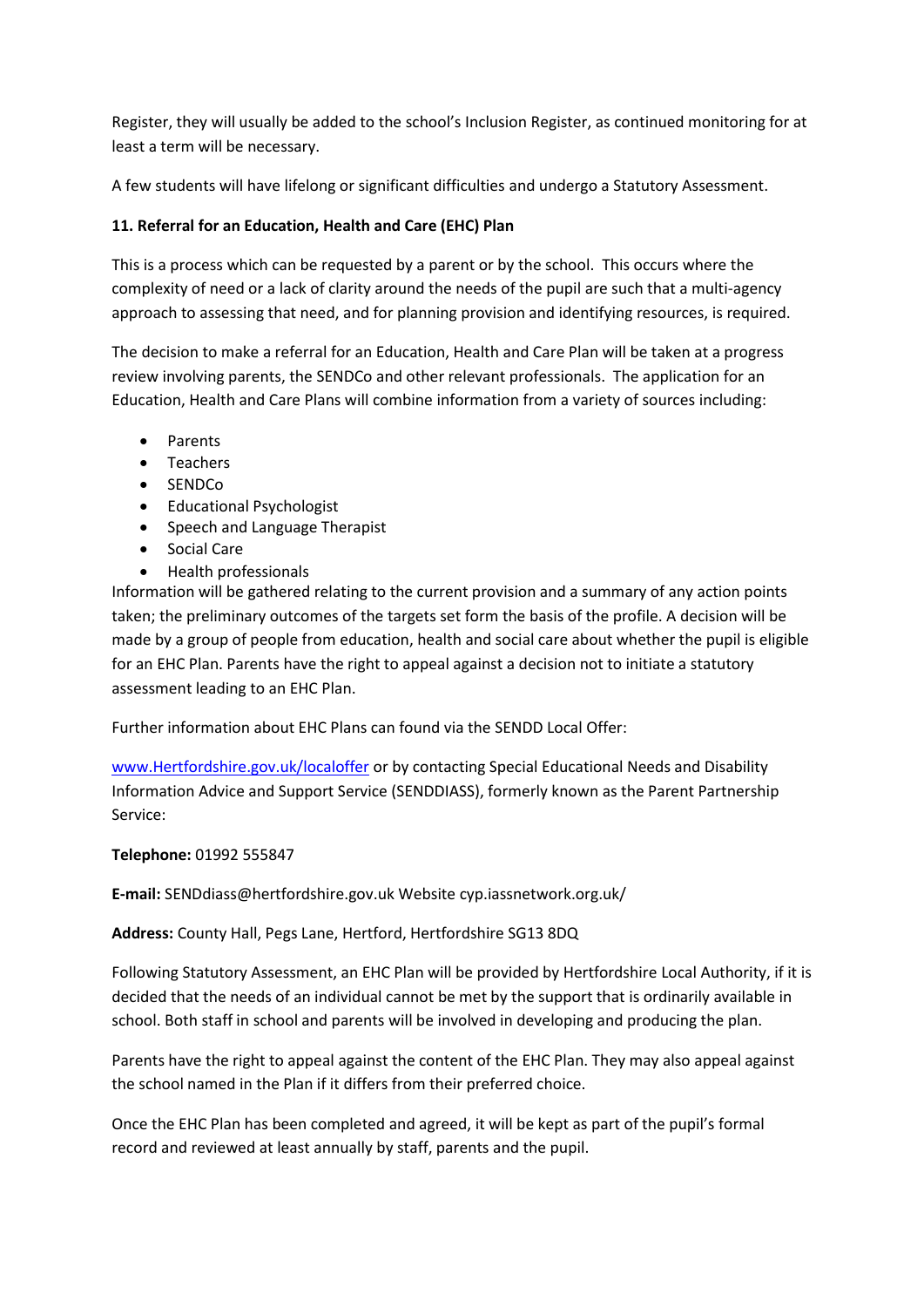The Annual Review enables provision for the pupil to be evaluated and, where appropriate, for changes to be put in place.

# **12. Access to the curriculum, information and associated services**

Pupils with SEND will be given access to the curriculum through the specialist SEND provision provided by the school as necessary, as far as possible, taking into account the wishes of parents and the needs of the individual. Every effort will be made to educate pupils with SEND alongside their peers in a mainstream classroom setting. Where this is not possible, the SENDCo will consult with parents for other flexible arrangements to be made. Regular training and learning opportunities for staff on the subject of SEND and SEND teaching will be provided. Staff members will be encouraged to attend voluntary INSET training to further develop their skills and knowledge.

# **13. Ensuring access to the curriculum for pupils with SEND**

The Director of Inclusion and SENDior Leaders are responsible for:

- Keeping staff fully informed of the special educational needs of any pupils including sharing progress reports, medical reports and teacher feedback
- Providing regular training and learning opportunities for staff in all departments on the subject of SEND and SEND teaching.
- Ensuring staff members are kept up to date with teaching methods which will aid the progress of all pupils including those with SEND
- Ensuring that in-class provision and support are deployed effectively to ensure that the curriculum is differentiated where necessary
- Individual or small group tuition is provided where it is felt that pupils would benefit from this provision
- Setting appropriate individual targets that motivate pupils to do their best, and celebrating achievements at all levels.

# **14. Inclusion of pupils with SEND**

The Headteacher, SLT Link and Director of Inclusion oversee the school policy for Inclusion and are responsible for ensuring that it is implemented effectively throughout the school.

The school curriculum is regularly reviewed by the SENDior Leadership Team to ensure that it promotes the inclusion of all pupils. This includes learning outside the classroom and offsite provision.

The school will seek advice where appropriate around individual pupils, from internal and external support services. Where a behavioural incident warrants exclusion the Headteacher and member(s) of SLT will consider the incident in line with the school's Positive Behaviour Policy.

# **15. Evaluating the success of provision**

In order to make consistent continuous progress in relation to SEND provision, the school encourages feedback from staff, parents and pupils during the academic year. Parents and students are given an opportunity to evaluate the effectiveness of provision by means of an annual questionnaire in addition to discussion at reviews.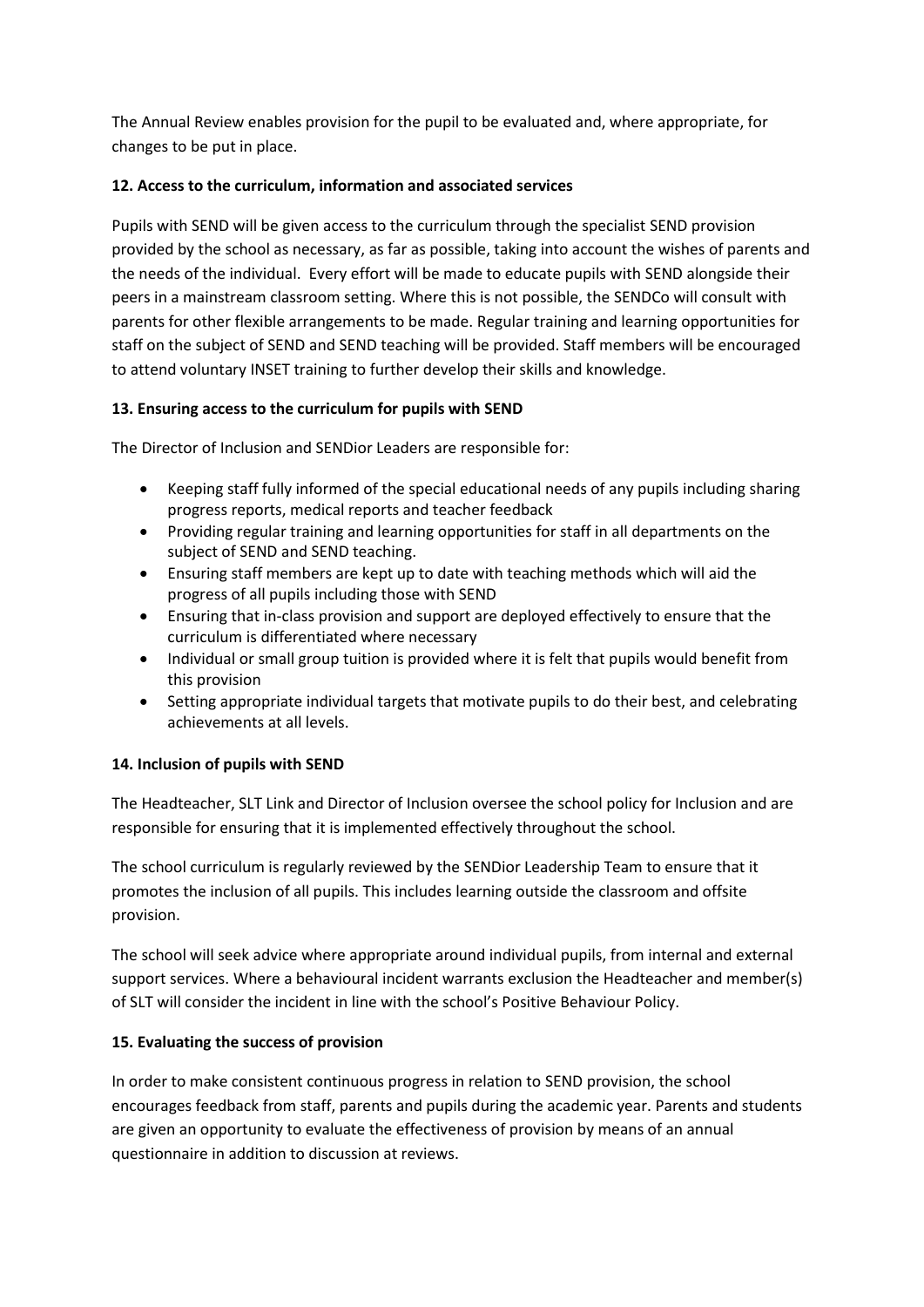Pupil progress will be monitored on a termly basis in line with the SEND Code of Practice. The school will offer the opportunity for parents to have access to the SENDCo and Inclusion leaders via email or appointment. Further feedback from parents can be given at any time through email contact available on the school website.

SEND provision and interventions are recorded on student files and within departments. These are updated by staff and monitored by the SENDCo. These reflect information passed on by the SENDCo at the beginning of the academic year and are adapted following assessment.

# **16. Complaints procedure**

If a parent or carer has any concerns or complaints regarding the care or welfare of their child, an appointment can be made by them to speak to the Director of Inclusion, Headteacher or SENDior Leadership Team Inclusion link member. If the issue cannot be resolved, advice on formal procedures for complaint will be provided.

#### **17. In-service training/Continued Professional Development (CPD)**

We aim to keep all school staff up-to-date with relevant training and developments in teaching practice, in relation to the needs of pupils with SEND.

The SENDCo will seek the support of the Local Educational Psychology Service when a need for specialist training is identified. The Inclusion Department and SENDior Leadership Team will consider the relevance of specific training carefully and aim to meet the needs of staff dealing with specific SEND issues.

The SENDCo will attend relevant SEND courses, and facilitate/signpost relevant SEND-focused external training opportunities for all staff. All Teaching Assistants are given training through internal CPD and/or a range of local agencies working with specific students at the school.

We recognise the need to train all our staff on SEND issues and we have funding available to support this professional development. The SENDCo, with the SENDior Leadership Team, ensures that training opportunities are matched to school development priorities and those identified through the use of provision management.

#### **18. Links to internal support services**

The SEND department continues to build strong working relationships and links with the school's internal support services in order to fully support our SEND pupils and aid school inclusion. Sharing knowledge and information with our support services is key to the effective and successful SEND provision within our school.

Any one of the support services may raise possible SEND concerns about a pupil. This will then be brought to the attention of the Director of Inclusion who will then inform the child's parents.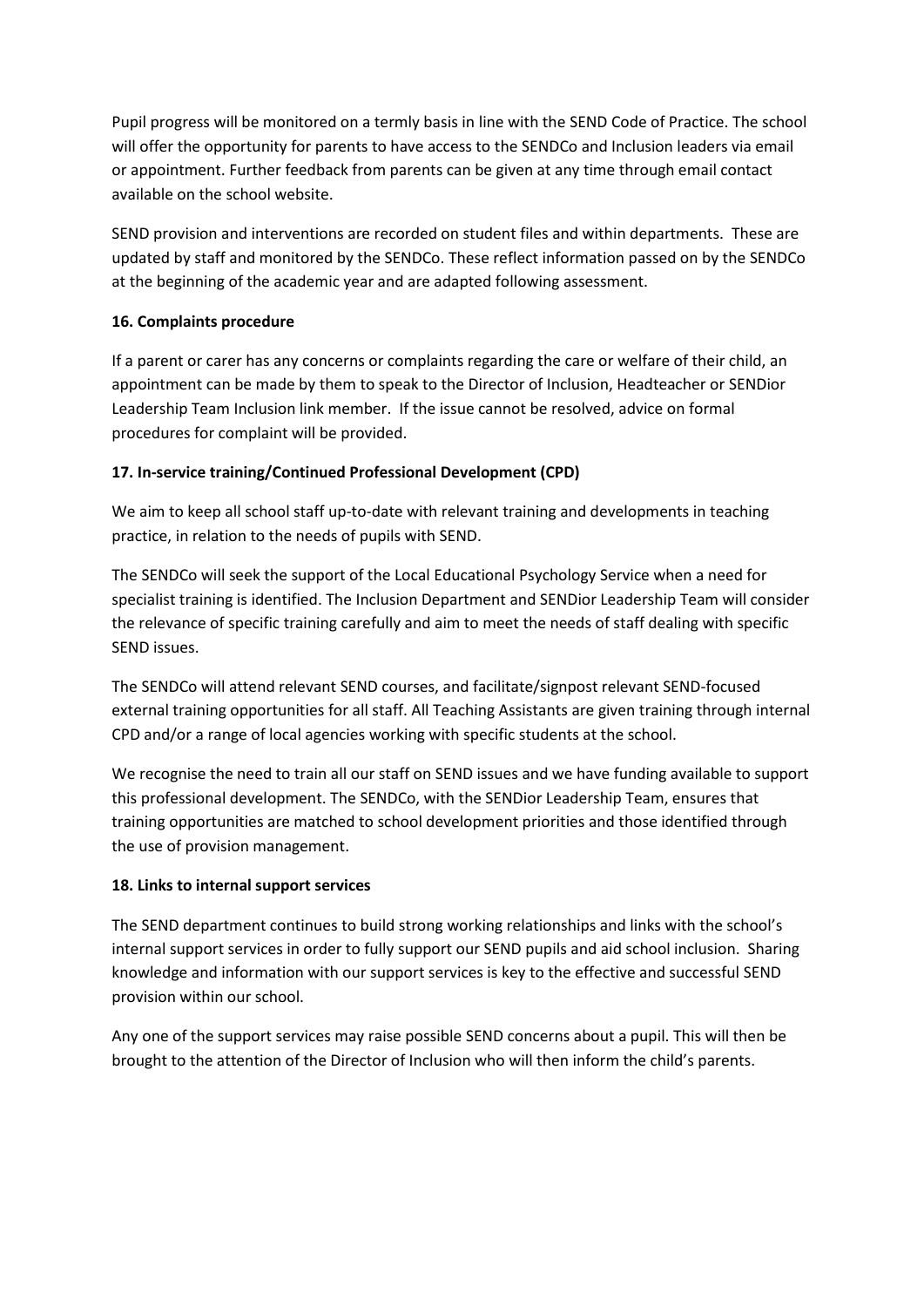#### **19. Working in partnership with parents**

Longdean School believes that a close working relationship with parents is vital in order to ensure:

- Early and accurate identification and assessment of SEND leading to the correct intervention and provision
- Continuing social and academic progress of children with SEND to enable personal success
- Parental views are considered and valued
- Personal and academic targets are set and met effectively

The Director of Inclusion will provide support to teaching staff when necessary and will attend parent meetings upon request.

In cases where more frequent regular contact with parents is necessary, this will be arranged based on the individual pupil's needs. The Director of Inclusion may also signpost parents of pupils with SEND to the local authority SENDDIASS where specific advice, guidance and support may be required.

If an assessment or referral indicates that a pupil has additional learning needs, the parents and the pupil will always be consulted with regards to future provision. Parents are invited to attend meetings with external agencies regarding their child, and are kept up to date and consulted on any points of action established in regards to the provision for their child.

Parents of students with an Education Health and Care Plan are invited to attend their child's Annual Review Meeting to contribute their ideas and opinions.

The school's SEND link Trustee may be contacted via the school office, at any time in relation to SEND matters.

# **20. Links with other schools**

The school works in partnership with The Astley Cooper School and Adeyfield School as part of The East Dacorum Co-operative Learning Trust.

Where a student has a current Statement or EHC plan there is a legal requirement to provide an annual review at the point of Year 9 and Year 11 transition. Transition Plans are drawn up in accordance with parental, pupil and staff views and follow the actions of a Review Meeting.

# **21. Links with external agencies and voluntary organisations**

Longdean School invites and seeks advice and support from external agencies for the identification, assessment and provision of SEND. The Director of Inclusion is the designated person responsible for liaising with specialist services as required for individual students, including – but not limited to - the following:

- Education Psychology Service
- Speech and Language Service
- Child and Adolescent Mental Health Service (CAMHS)
- Positive behaviour, Autism, Learning disability and Mental health Service (PALMS)
- Sensory Support Services